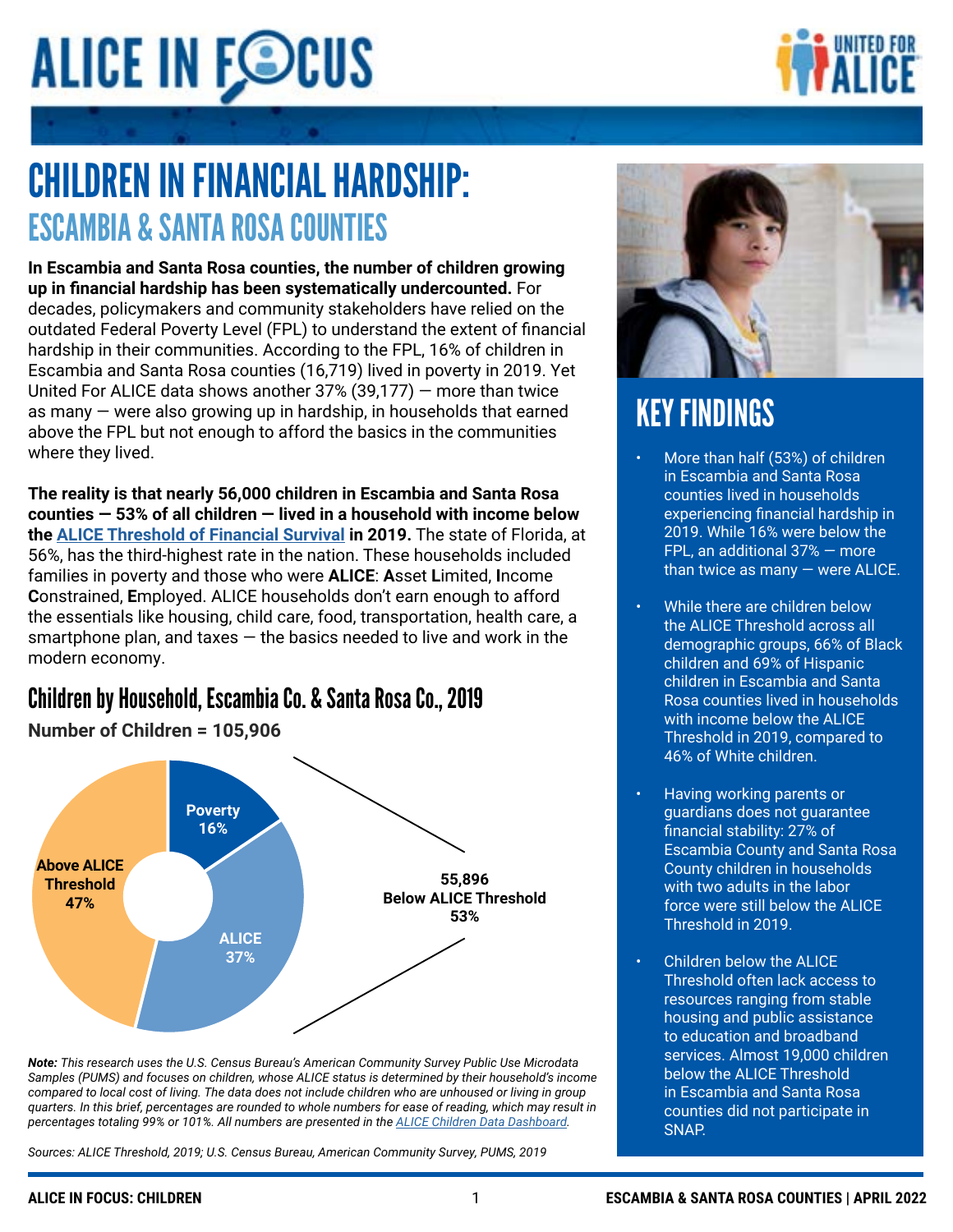## WHO ARE ALICE CHILDREN?

Children below the ALICE Threshold are those under age 18 living in households with income below the basic cost of living for their communities. In 2019, 20% of children below the ALICE Threshold in Escambia and Santa Rosa counties were infants (0–2 years), 10% were preschool-age (3–4 years), and 70% were school-age (5–17 years).

Children in struggling households are from all demographic groups; they include children born in the U.S. and abroad, of all abilities and races/ethnicities, living with parents or guardians who are married or single, working or not working. Children in households below the ALICE Threshold live in rural, urban, and suburban areas.

### KEY TERMS

#### **ALICE: Asset Limited, Income Constrained, Employed**

These households earn above the Federal Poverty Level (FPL) but cannot afford the basic cost of living in their county. While the FPL for a family of four in 2019 was \$25,750, the average bare-minimum cost of living for a family in Florida according to the ALICE Household Survival Budget was nearly \$70,000.

#### **ALICE Threshold**

Derived from the Household Survival Budget, the average income that a household needs to afford housing, child care, food, transportation, health care, and a smartphone plan, plus taxes. Calculated for various household types for every U.S. state and county.

#### **Below ALICE Threshold**

Includes children in both poverty-level and ALICE households combined.

### ALICE CHILDREN DATA DASHBOARD

Visit the ALICE Children Data Dashboard to explore data on children living in hardship by:

- State, regional, and local geographies
- Demographic categories including children's age, race/ethnicity, disability, and nativity
- Household characteristics like work status and living arrangements
- Children's access to critical resources

Visit [UnitedForALICE.org/Focus-Children](https://unitedforalice.org/focus-children)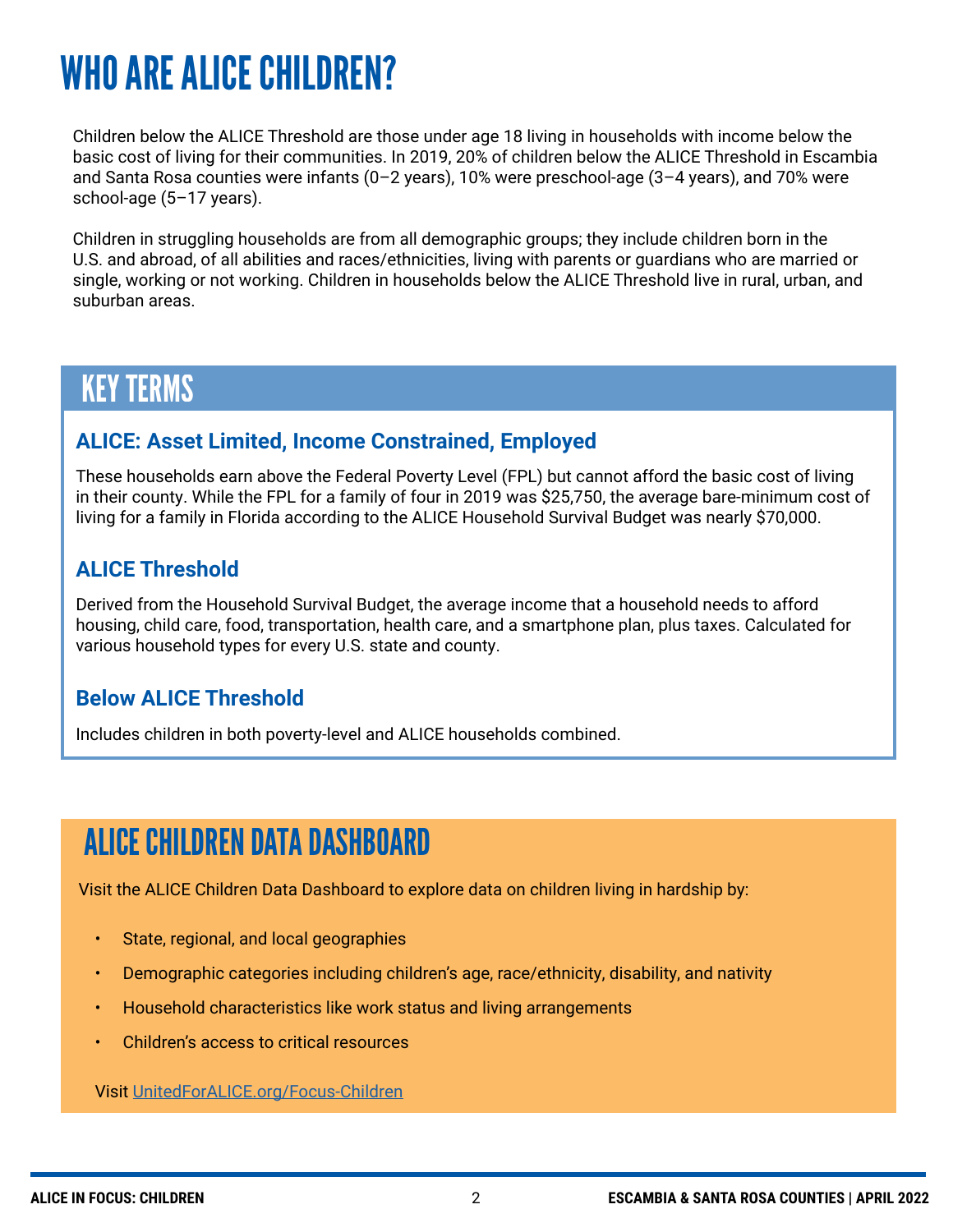#### Children by Household Financial Status and Key Demographics, Escambia Co. & Santa Rosa Co., 2019

|                                                     | <b>TOTAL</b> | <b>BELOW ALICE</b><br><b>THRESHOLD</b> | <b>POVERTY</b> | <b>ALICE</b> |            | <b>ABOVE ALICE THRESHOLD</b> |
|-----------------------------------------------------|--------------|----------------------------------------|----------------|--------------|------------|------------------------------|
| <b>ALL CHILDREN</b>                                 | 105,906      | 55,896                                 | 16%            | 37%          |            | 47%                          |
| <b>Black</b>                                        | 20,114       | 13,205                                 | 27%            | 38%          |            | 34%                          |
| <b>Hispanic</b>                                     | 8,294        | 4,815                                  | 14%            | 33%          | 54%        |                              |
| <b>White</b>                                        | 65,679       | 30,332                                 | 11%            | 51%          |            | 38%                          |
| <b>Two or More Races</b>                            | 9,560        | 5,918                                  | 14%            | 44%          |            | 42%                          |
| <b>Household Member</b><br><b>With Disability</b>   | 33,836       | 21,961                                 | 26%            | 35%          |            | 39%                          |
| <b>Child With Disability</b>                        | 7,428        | 4,530                                  | 20%            | 45%          |            | 35%                          |
| <b>Grandparent Living</b><br><b>With Grandchild</b> | 16,694       | 12,628                                 | 24%            | 52%          |            | 24%                          |
| Single-Female-Headed                                | 32,691       | 25,611                                 | 28%            | 51%          |            | 22%                          |
| Single-Male-Headed                                  | 7,413        | 5,645                                  | 41%            | 35%          |            | 24%                          |
| <b>Unmarried Couple</b>                             | 9,546        | 5,189                                  | 23%            | 32%          | 46%        |                              |
| <b>Married Couple</b>                               | 64,542       | 24,450                                 | 7%<br>31%      |              | 62%        |                              |
| Two Adults,<br><b>Two Workers</b>                   | 38,887       | 10,668                                 | 13<br>26%      |              | 73%        |                              |
| Two Adults,<br><b>One Worker</b>                    | 25,234       | 17,901                                 | 24%            | 47%          | 29%        |                              |
| One Adult,<br><b>One Worker</b>                     | 13,293       | 10,394                                 | 29%            |              | 22%<br>50% |                              |
| <b>No Adult Workers</b>                             | 6,161        | 5,265                                  |                | 74%          |            | 12%<br>15%                   |

*Note: Percentages are rounded to whole numbers for ease of reading, which may result in percentages totaling 99% or 101%. The groups shown in this figure overlap across categories (Race/Ethnicity, Disability Status, Living Arrangements, and Workers). All racial categories except Two or More Races*  are for one race alone. The Hispanic group may include children of any race. "Grandparent Living With Grandchild" includes any arrangement where *grandparents live with their grandchild, including where parents or other adults are present. For the Workers category, the number of workers is defined as "workers in the family over the last 12 months" from when the survey was conducted. View more on the [ALICE Children Data Dashboard](https://www.unitedforalice.org/dashboard/focus-children).* 

*Sources: ALICE Threshold, 2019; U.S. Census Bureau, American Community Survey, PUMS, 2019*